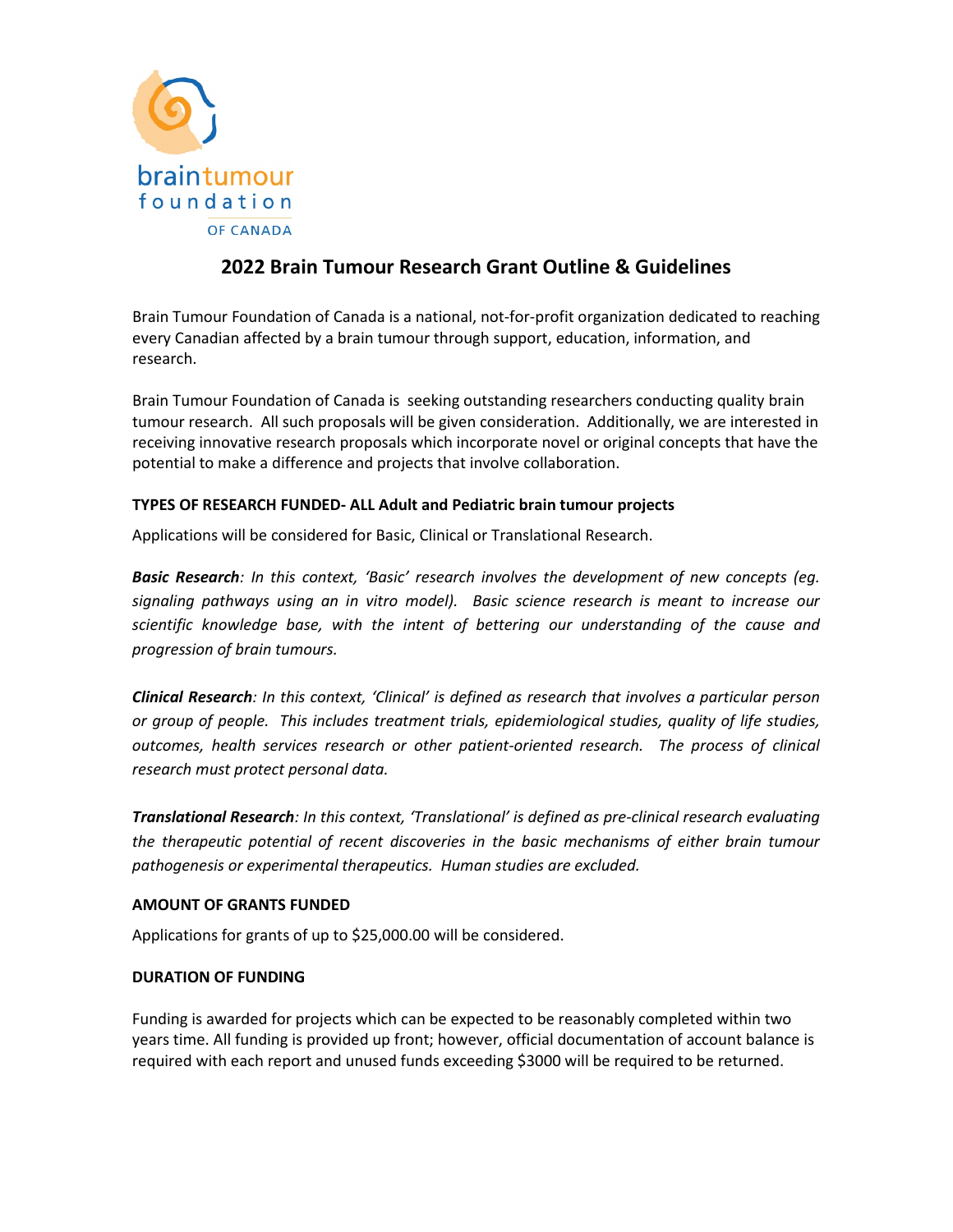#### **REQUIREMENTS OF FUNDING**

Researchers who receive a grant from Brain Tumour Foundation of Canada will be asked to **submit a report on an annual basis for the first two years. The first report to be sent a year after the funds for the project are received.** 

**A final report is expected once the project is complete.** Notification of any publications resulting from the project should also be forwarded to Susan Ruypers. This information will be shared with our donors, supporters, and other individuals through our publications and at events organized by Brain Tumour Foundation of Canada, for patients and medical professionals.

**A financial report is required at both stages of the above** in the format used at your instituation.

#### **SELECTION CRITERIA QUALIFICATIONS**

- 1. Qualifications of applicant
- 2. Quality of the research proposal
- 3. Ability of proposed laboratory or institution to conduct the project

**LOCATION CRITERA:** Funds will be granted across Canada for projects to be performed in Canada.

#### **DEADLINE FOR APPLICATIONS**

Grant applications must be received or postmarked by **June 17, 2022**. The selection process and approval will take place shortly after and the results will be communicated to all applicants by **end of August 2022**

Please mail the **original copy** and **5 additional copies** of the completed grant application, and also **email your application as ONE PDF** directly to Susan Ruypers: [sruypers@braintumour.ca](mailto:sruypers@braintumour.ca)

Please mail original application to:

**Brain Tumour Foundation of Canada Attn: Research Committee 205 Horton St. E, Suite 203 London, ON N6B 1K7 Re: 2022 Research Grant Application**

The members of the Research Committee of Brain Tumour Foundation of Canada, who will review the grant applications, are from many different backgrounds: medicine, industry, business, philanthropy, psychology etc. If you feel it is necessary to use complex terminology, please ensure terms are as clear as possible. The Research Committee also seeks the help of outside reviewers, when needed.

Applications that are reviewed and ranked are based on the following: Understandability, Purpose of Research, Budget, Expectations/Pitfalls, Meaningful Contribution and Overall Application. All are ranked on a 0,1,3,6,9 basis and top applications are re-reviewed and ranked if needed.

If any required components of your application are not received or included your application will not be reviewed.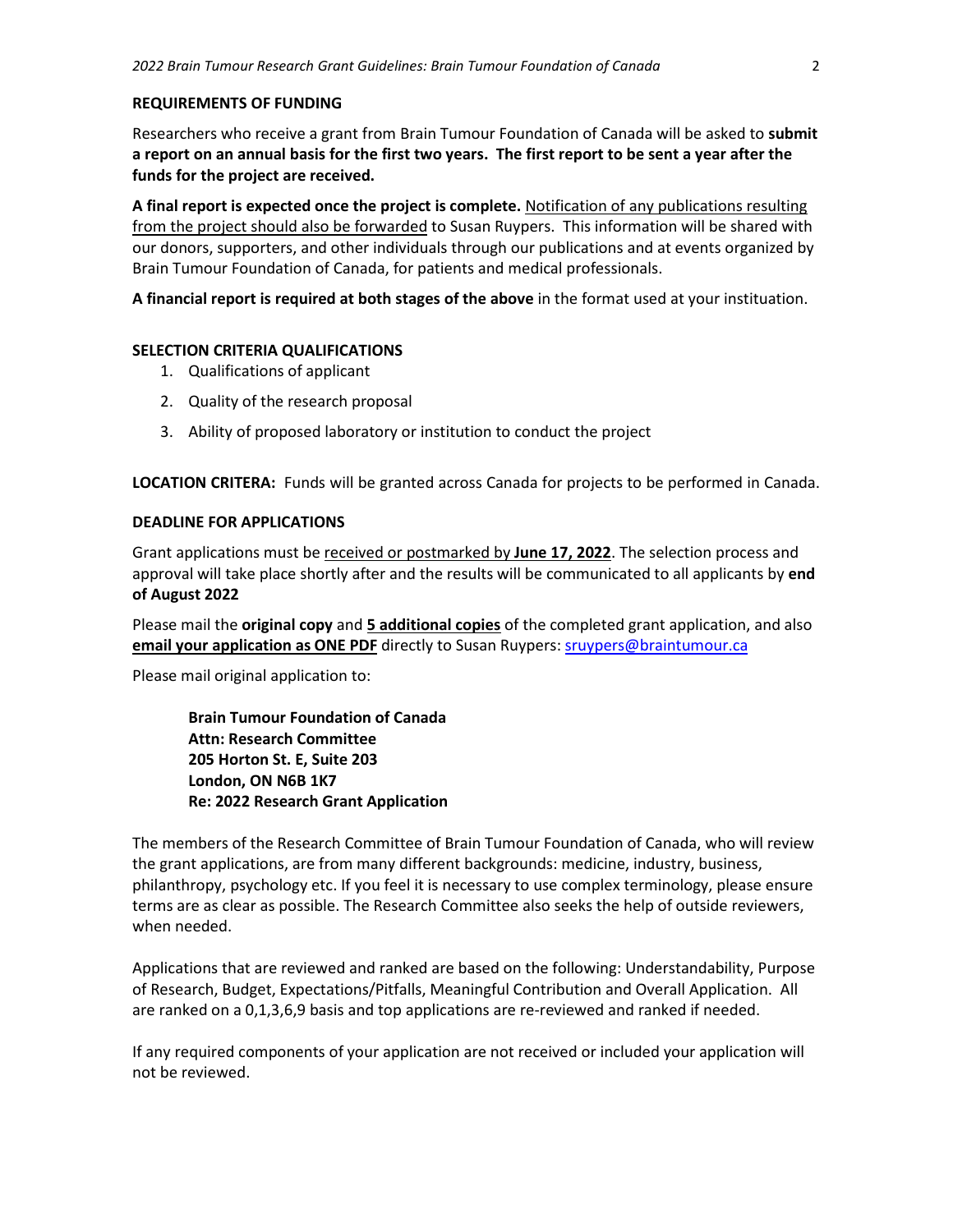If you have any questions please call or e-mail Susan Ruypers, Research and Education Specialist at:

| Phone:     | 519-642-7755 ext. 240   |
|------------|-------------------------|
| Toll Free: | 1-800-265-5106 ext. 240 |
| E-Mail:    | sruypers@braintumour.ca |

## **2022 Brain Tumour Research Grant Application Guidelines Deadline for Applications – June 17, 2022**

These guidelines are designed to facilitate the completion of Brain Tumour Foundation of Canada Research Grant Application.

- 1. The principal applicant **must have an appointment** at a university, research institute, hospital or like organization.
- 2. The principal applicant **must be the lead researcher** on the project.
- 3. Funds will be granted across Canada for **projects to be performed in Canada**.
- 4. Grants of **up to \$25,000.00** will be funded.
- 5. Projects of an anticipated duration of up to two (2) years will be considered. Please inquire about funding for projects with an anticipated duration of longer than two years **prior** to submitting an application.
- 6. Capital equipment funding will not be considered.
- 7. Funding for equipment specifically required for the project will be considered.
- 8. Applications for travel funds will only be considered for up to 5% of final budget.
- 9. A principal applicant can only submit one proposal that will be considered for funding for **one (1) project only**.
- 10. Researchers who have received a grant from Brain Tumour Foundation of Canada the previous year are not eligible to apply. **Grant recipients, who have already submitted project report(s), may apply again two (2) years after their initial award**.
- 11. Researchers who are successful must send through all required documentation as well as a high resolution photo of themselves to appear in Brain Tumour Foundation of Canada publications (online and in print).
- 12. Researchers who receive a grant from Brain Tumour Foundation of Canada will be asked to **submit a report on the project as well as a financial report on an annual basis for the two years of the project. The first report must be submitted one year after the funds for the project are received. As well, a final report is expected once the project is complete. Unused funds exceeding \$3,000 are required to be returned to the organization.** This information will be shared with our donors, supporters, and other individuals through our publications and at events organized by Brain Tumour Foundation of Canada, for patients and medical professionals.